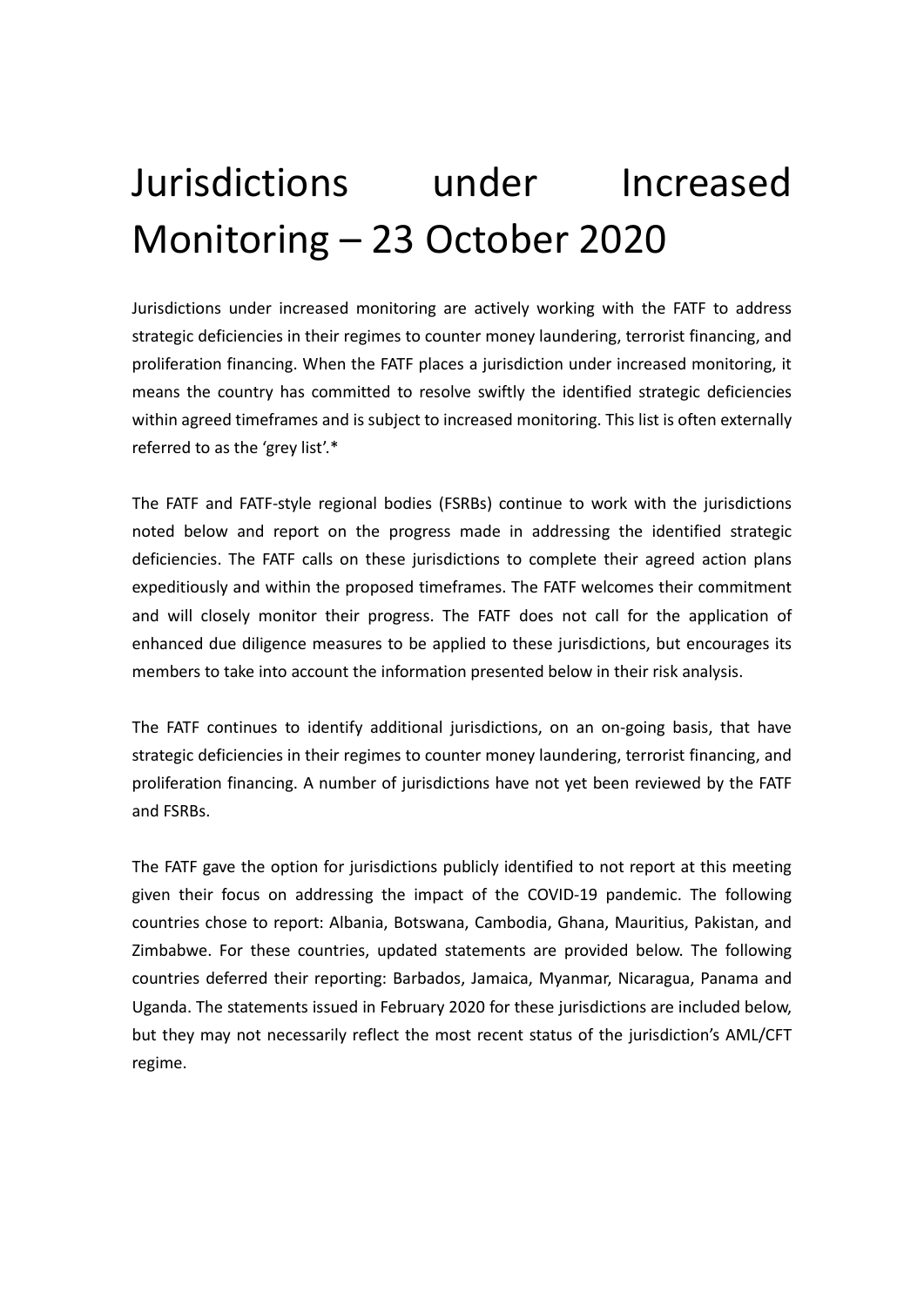|                                                                                | Jurisdictions with strategic deficiencies Jurisdictions no longer subject to monitoring |
|--------------------------------------------------------------------------------|-----------------------------------------------------------------------------------------|
| <b>Albania</b>                                                                 | Iceland                                                                                 |
| The Bahamas**                                                                  | <b>Mongolia</b>                                                                         |
| <b>Barbados</b>                                                                |                                                                                         |
| <b>Botswana</b>                                                                |                                                                                         |
| Cambodia                                                                       |                                                                                         |
| Ghana                                                                          |                                                                                         |
| Jamaica                                                                        |                                                                                         |
| <b>Mauritius</b>                                                               |                                                                                         |
| <b>Myanmar</b>                                                                 |                                                                                         |
| <b>Nicaragua</b>                                                               |                                                                                         |
| Pakistan                                                                       |                                                                                         |
| Panama                                                                         |                                                                                         |
| <b>Syria</b>                                                                   |                                                                                         |
| <b>Uganda</b>                                                                  |                                                                                         |
| Yemen                                                                          |                                                                                         |
| <b>Zimbabwe</b>                                                                |                                                                                         |
| $\mathbf{A} \times \mathbf{A}$ and $\mathbf{B}$<br>$\sim$ $\sim$ $\sim$ $\sim$ |                                                                                         |

\*\* [See December 2020 Statement](http://www.fatf-gafi.org/publications/high-risk-and-other-monitored-jurisdictions/documents/bahamas-delisting-2020.html)

# Albania

 Since February 2020, when Albania made a high-level political commitment to work with the FATF and MONEYVAL to strengthen the effectiveness of its AML/CFT regime, Albania has taken steps towards improving its AML/CFT regime, including by bringing into effect legislation to implement a register of beneficial owners, taking measures to reduce the informal economy and use of cash, and establishing specialised teams and officials in each district to investigate and prosecute ML. Albania should continue to work on implementing its action plan to address its strategic deficiencies, including by: (1) conducting additional indepth analysis to understand its ML risks, and enhancing institutional coordination and cooperation; (2) improving the timely handling of mutual legal assistance requests; (3) establishing more effective mechanisms to detect and prevent criminals from owning or controlling DNFBPs, including by strengthening competent authorities' powers to take necessary actions; (4) ensuring that accurate and up-to-date legal and beneficial ownership information is available on a timely basis; (5) increasing the number and improving the sophistication of prosecutions and confiscations for ML, especially in cases involving foreign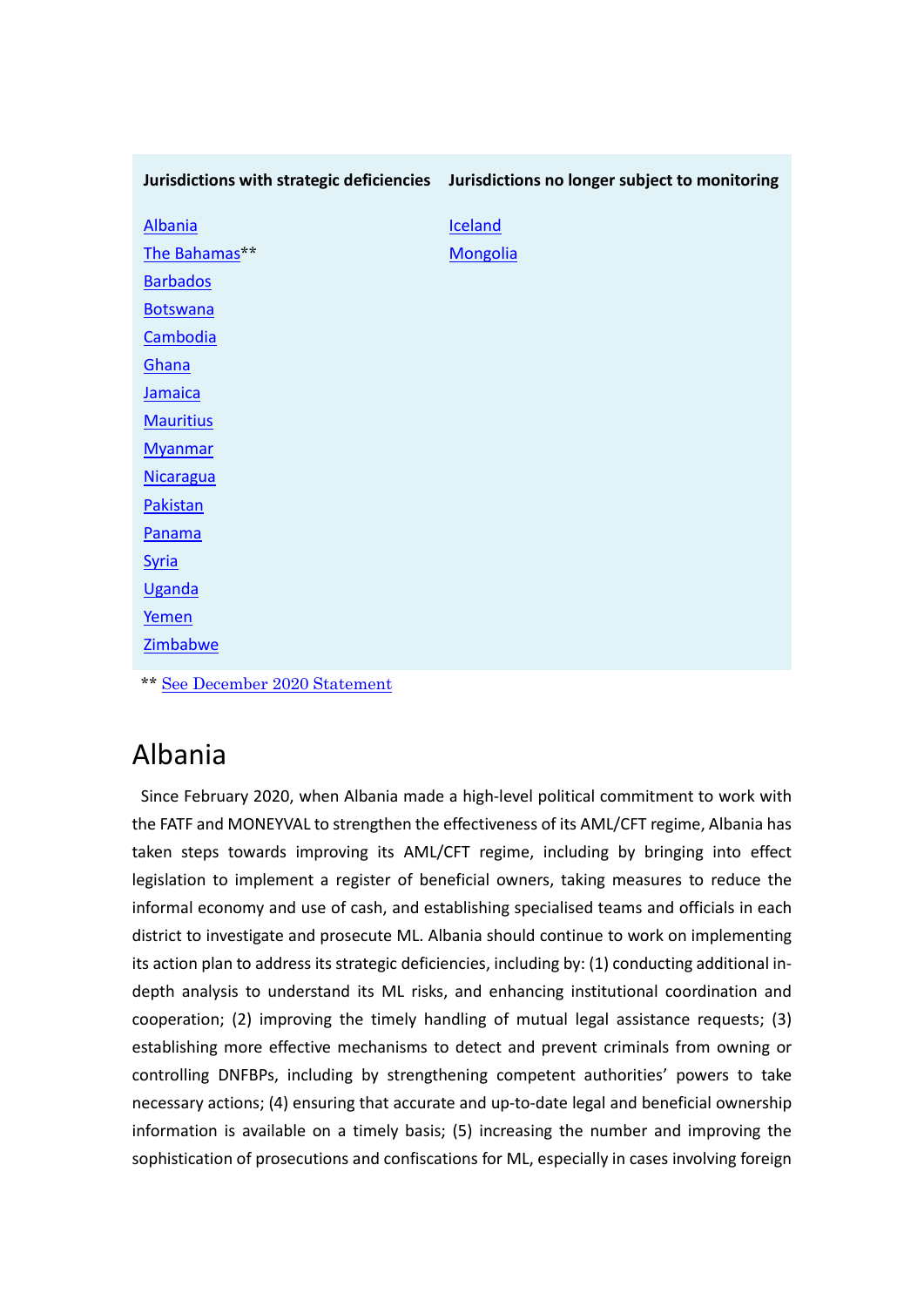predicate offenses or third-party ML; (6) improving the implementation of targeted financial sanctions, in particular through enhanced supervisory action and targeted, proactive outreach.

### The Bahamas ([See December 2020 Statement\)](http://www.fatf-gafi.org/publications/high-risk-and-other-monitored-jurisdictions/documents/bahamas-delisting-2020.html)

 In October 2018, The Bahamas made a high-level political commitment to work with the FATF and CFATF to strengthen the effectiveness of its AML/CFT regime and address any related technical deficiencies. In February 2020, the FATF made the initial determination that The Bahamas has substantially completed its action plan and warrants an on-site assessment to verify that the implementation of The Bahamas' AML/CFT reforms has begun and is being sustained, and that the necessary political commitment remains in place to sustain implementation in the future. Due to the impact of the COVID-19 crisis, the FATF was unable to conduct an on-site visit to confirm whether the process of implementing the required reforms and actions have begun and are being sustained in The Bahamas. The FATF will conduct an on-site visit at the earliest possible date.

# Barbados

#### (Statement from February 2020)

 In February 2020, Barbados made a high-level political commitment to work with the FATF and CFATF to strengthen the effectiveness of its AML/CFT regime. Since the completion of its MER in November 2017, Barbados has made progress on a number of its MER recommended actions to improve technical compliance and effectiveness, including by updating the National Risk Assessment and developing mitigating measures. Barbados will work to implement its action plan, including by: (1) demonstrating it effectively applies riskbased supervision for FIs and DNFBPs; (2) taking appropriate measures to prevent legal persons and arrangements from being misused for criminal purposes, and ensuring that accurate and up to date basic and beneficial ownership information is available on a timely basis; (3) increasing the capacity of the FIU to improve the quality of its financial information to further assist law enforcement authorities in investigating ML or TF; (4) demonstrating that money laundering investigations and prosecutions are in line with the country's risk profile and reducing the backlog to complete prosecutions that result in sanctions when appropriate; (5) further pursuing confiscation in ML cases, including by seeking assistance from foreign counterparts.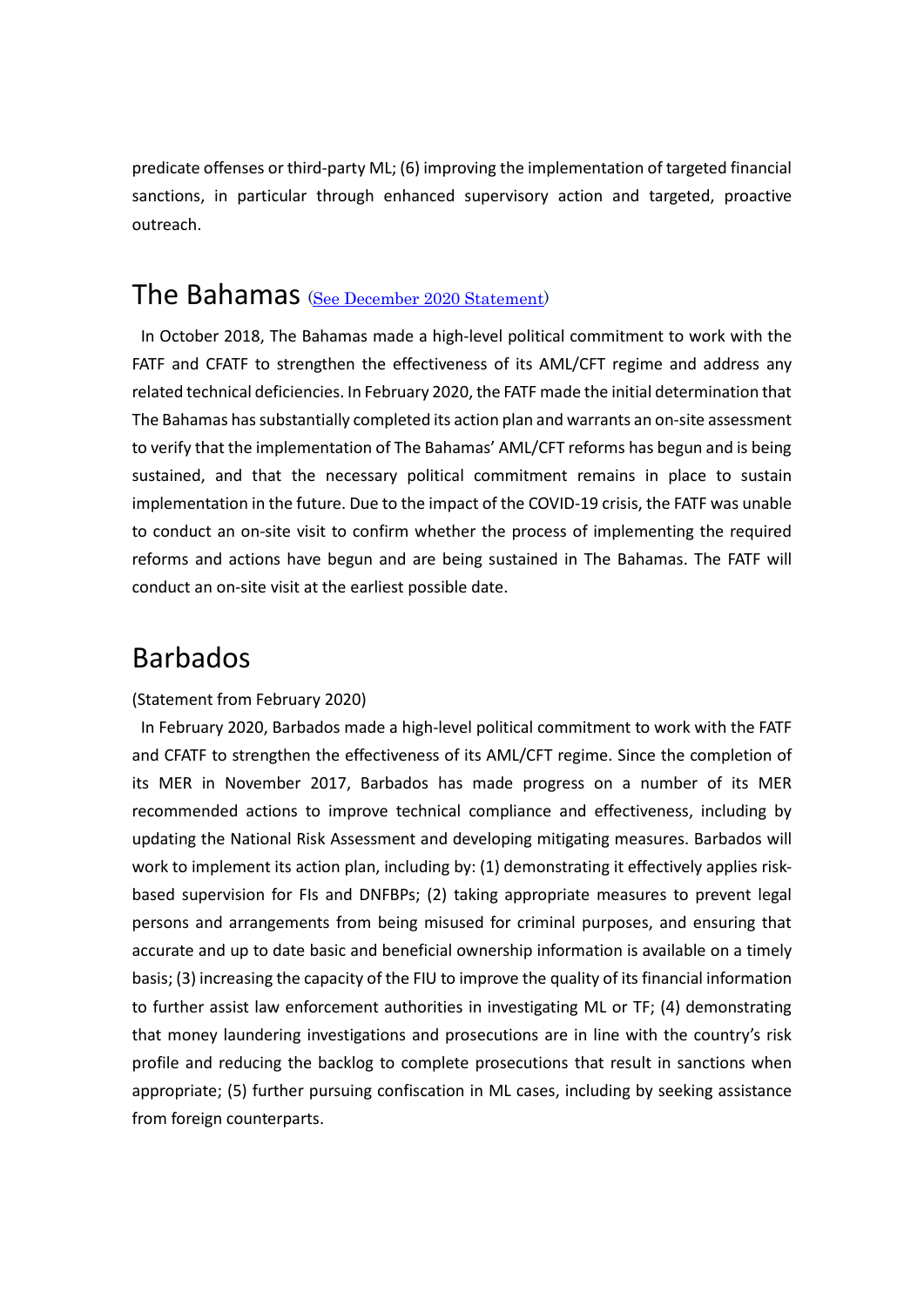### Botswana

 Since October 2018, when Botswana made a high-level political commitment to work with the FATF and ESAAMLG to strengthen the effectiveness of its AML/CFT regime and address any related technical deficiencies, Botswana has taken steps towards improving its AML/CFT regime, including by assessing the risks associated with legal persons, legal arrangements and NPOs, and make operational the Online Business Registration System. Botswana should continue to work on implementing its action plan to address its strategic deficiencies, including by: (1) increasing risk-based supervision and take legislative steps to ensure that FIs and DNFBPs are required to apply customer due diligence measures; (2) improving the analysis and dissemination and the use of financial intelligence by the FIU; (3) implementing a CFT strategy, and improving the TF investigation capacity of the law enforcement agencies; (4) ensuring the implementation without delay of targeted financial sanctions measures related to proliferation financing; and (5) applying a risk-based approach to monitoring NPOs.

# Cambodia

 Since February 2019, when Cambodia made a high-level political commitment to work with the FATF and APG to strengthen the effectiveness of its AML/CFT regime and address any related technical deficiencies, Cambodia has taken steps towards improving its AML/CFT regime, including by promulgating a law that provides broad legal basis for mutual legal assistance (MLA), implementing risk-based supervision for real estate and casinos, promulgating a new AML/CFT Law to address most of the relevant technical compliance deficiencies related to CDD and PEPs and a law that establishes the legal framework for targeted financial sanctions related to proliferation financing. Cambodia should continue to work on implementing its action plan to address its strategic deficiencies, including by: (1) increasing law enforcement authorities' use of mutual legal assistance through training; (2) implementing the risk-based supervision to banks, including through prompt, proportionate and dissuasive enforcement actions, as appropriate; (3) enhancing analysis of suspicious transaction reports and increasing disseminations to law enforcement authorities; (4) demonstrating an increase in ML investigations and prosecutions in line with risk; (5) demonstrating an increase in the freezing and confiscation of criminal proceeds, instrumentalities, and property of equivalent value; (6) finalising and implementing a legal framework for UN targeted financial sanctions related to proliferation financing and enhancing the understanding of sanctions evasion.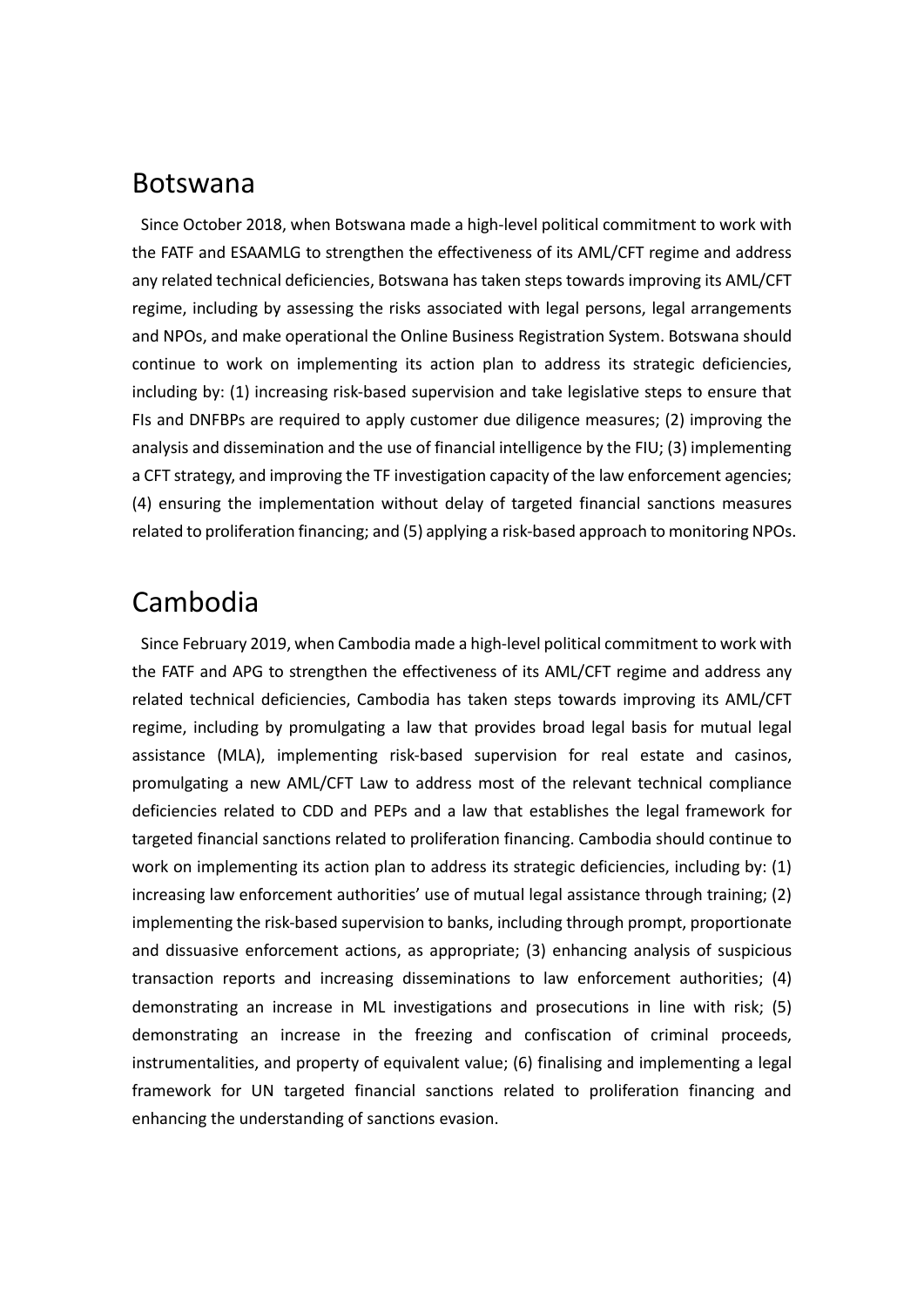# Ghana

 Since October 2018, when Ghana made a high-level political commitment to work with the FATF and GIABA to strengthen the effectiveness of its AML/CFT regime, Ghana has taken steps towards improving its AML/CFT regime, including by developing a comprehensive national AML/CFT policy based on risk identified in the national risk assessment, implementing measures to mitigate ML/TF risks associated with legal persons and improving risk based supervision. Ghana should continue to work on implementing its action plan to address its strategic deficiencies, including by: (1) ensuring the timely access to adequate, accurate and current basic and beneficial ownership information; (2) ensuring that the FIU is focusing its activities on the risks identified in the national risk assessment; and (3) applying a risk-based approach for monitoring non-profit organisations.

## Jamaica

#### (Statement from February 2020)

In February 2020, Jamaica made a high-level political commitment to work with the FATF and CFATF to strengthen the effectiveness of its AML/CFT regime. Since the completion of its MER in November 2016, Jamaica has made progress on a number of its MER recommended actions to improve technical compliance and effectiveness, including by amending its customer due diligence obligations. Jamaica will work to implement its action plan, including by: (1) developing a more comprehensive understanding of its ML/TF risk; (2) including all FIs and DNFBPs in the AML/CFT regime and ensuring adequate risk based supervision in all sectors; (3) taking appropriate measures to prevent legal persons and arrangements from being misused for criminal purposes, and ensure that accurate and up to date basic and beneficial ownership information is available on a timely basis; (4) taking proper measures to increase the use of financial information and to increase ML investigations and prosecutions, in line with the country's risk profile; (5) ensuring the implementation of targeted financial sanctions for TF without delay; and (6) implementing a risk based approach for supervision of its NPO sector to prevent abuse for TF purposes.

## Mauritius

 Since February 2020, when Mauritius made a high-level political commitment to work with the FATF and ESAAMLG to strengthen the effectiveness of its AML/CFT regime, Mauritius has taken steps towards improving its AML/CFT regime, including by developing a risk-based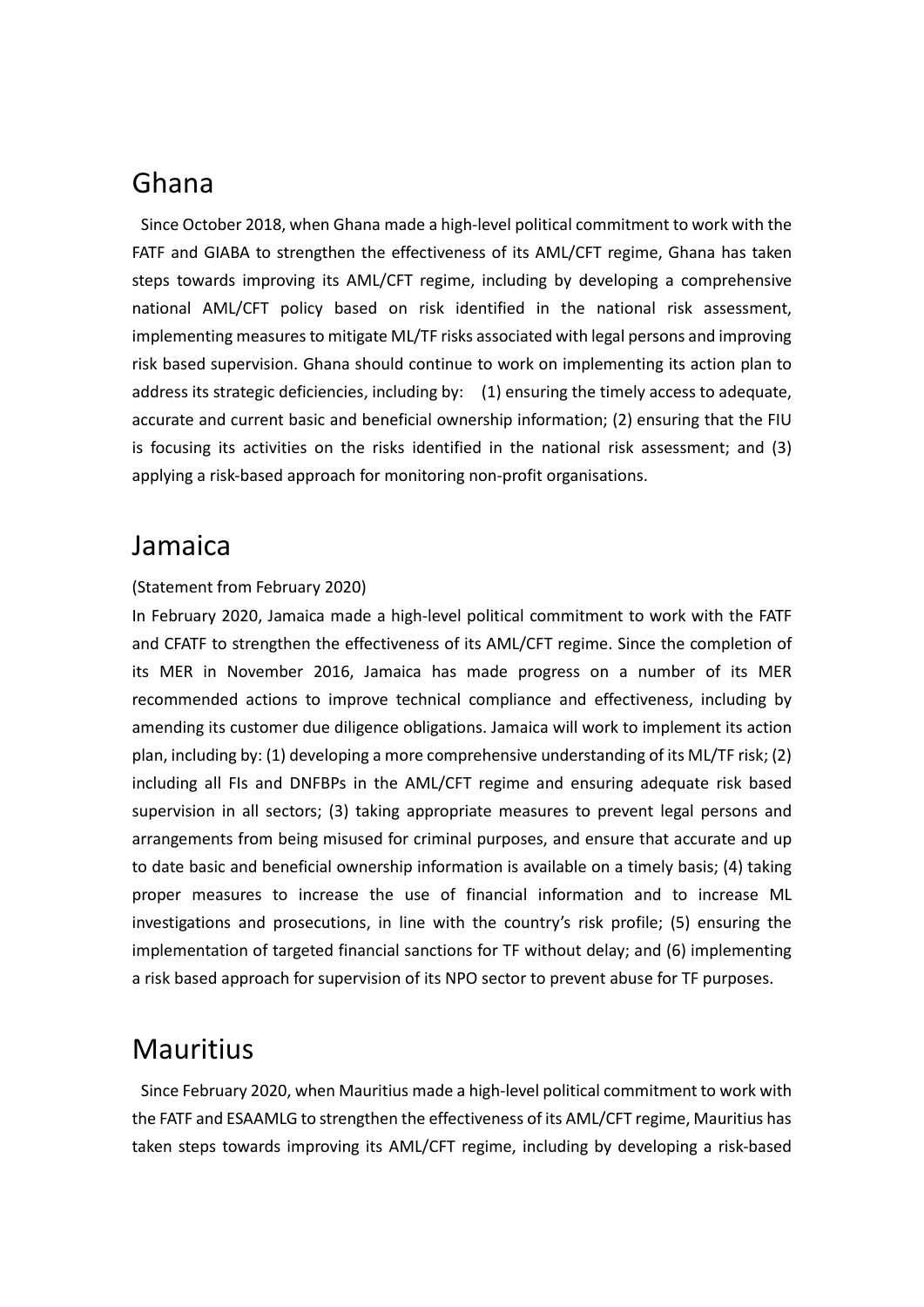supervision plan for the global business and management companies. Mauritius should continue to work on implementing its action plan to address its strategic deficiencies, including by: (1) implementing the risk-based supervision plan effectively for The Financial Services Commission and focusing on different stages of outreach across DNFBP supervisors; (2) ensuring the access to accurate basic and beneficial ownership information by competent authorities in a timely manner; (3) demonstrating that law enforcement have capacity to conduct money laundering investigations, including parallel financial investigations and complex cases; (4) implementing a risk-based approach for supervision of its NPO sector to prevent abuse for TF purposes, and (5) demonstrating the adequate implementation of targeted financial sanctions through outreach and supervision.

## Myanmar

#### (Statement from February 2020)

In February 2020, Myanmar made a high-level political commitment to work with the FATF and APG to strengthen the effectiveness of its AML/CFT regime. Since the completion of its MER in September 2018, Myanmar has proactively made progress on a number of its MER recommended actions to improve technical compliance and effectiveness, including by introducing various legislative measures and establishing a regulatory framework for the registration of hundi operators. Myanmar will work to implement its action plan, including by: (1) demonstrating an improved understanding of ML risks in key areas; (2) ensuring the supervisory body for DNFBPs is sufficiently resourced, onsite/offsite inspections are riskbased, and hundi operators are registered and supervised; (3) demonstrating enhances in the use of financial intelligence in LEA investigations, and increasing operational analysis and disseminations by the FIU; (4) ensuring that ML is investigated/prosecuted in line with risks; (5) demonstrating investigation of transnational ML cases with international cooperation; (6) demonstrating an increase in the freezing/seizing and confiscation of criminal proceeds, instrumentalities, and/or property of equivalent value; (7) managing seized assets to preserve the value of seized goods until confiscation; and (8) demonstrating implementation of targeted financial sanctions related to PF, including training on sanctions evasion.

## Nicaragua

(Statement from February 2020)

In February 2020, Nicaragua made a high-level political commitment to work with the FATF and GAFILAT to strengthen the effectiveness of its AML/CFT regime. Since the completion of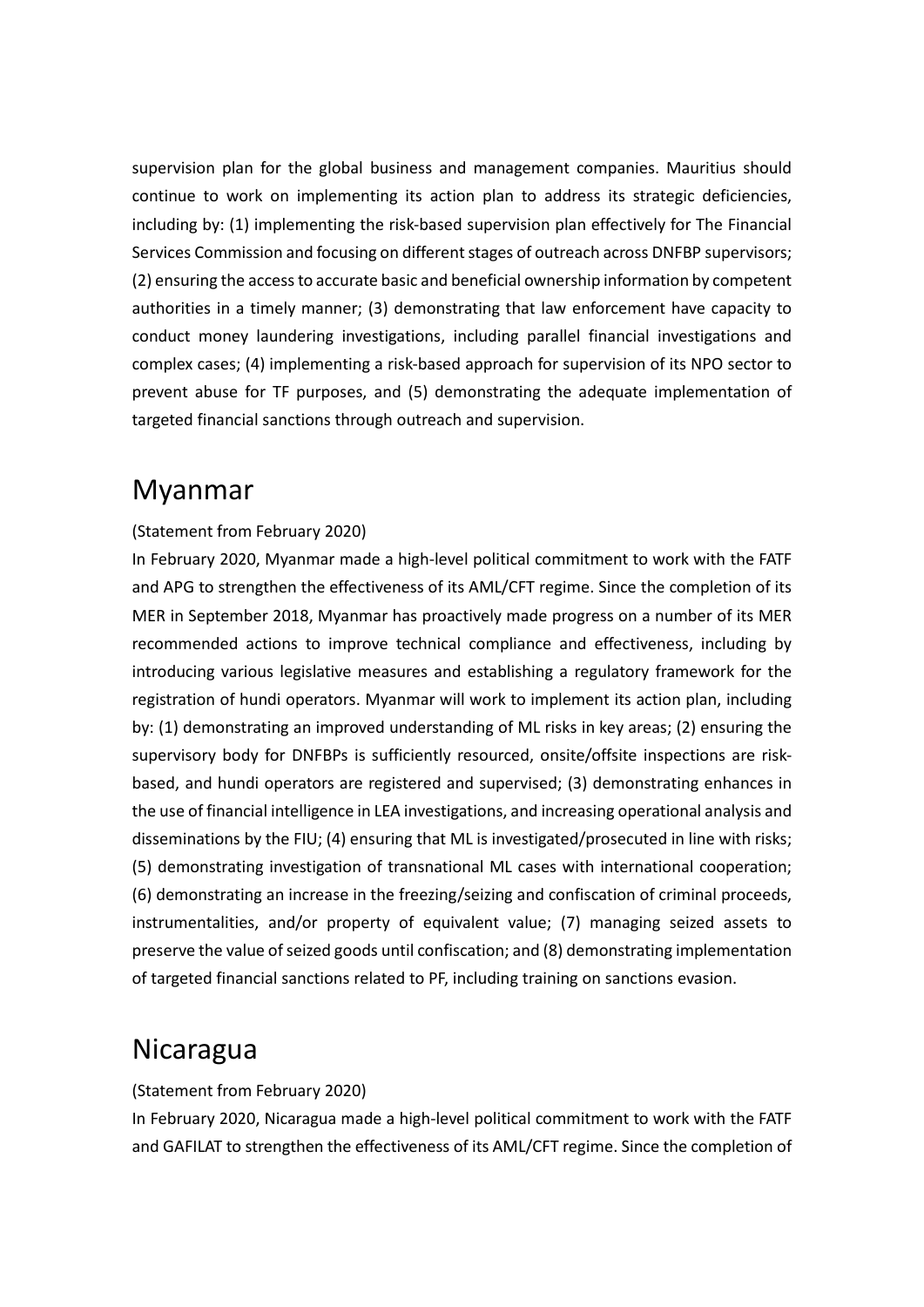its MER in July 2017, Nicaragua has made progress on a number of its MER recommended actions to improve technical compliance and effectiveness, including by increasing the use of financial information in the investigation and prosecution of ML offenses and fixing its legal framework for criminalizing TF. Nicaragua will work to implement its action plan, including by: (1) developing a more comprehensive understanding of its ML/TF risk; (2) more proactively seeking international cooperation to support ML investigations, especially with the aim of identifying and tracing assets with confiscation and repatriation purposes; (3) conducting effective risk-based supervision; (4) taking appropriate measures to prevent legal persons and arrangements from being misused for criminal purposes, and ensure that accurate and up-to-date basic and beneficial ownership information is available on a timely basis.

# Pakistan

Since June 2018, when Pakistan made a high-level political commitment to work with the FATF and APG to strengthen its AML/CFT regime and to address its strategic counter-terrorist financing-related deficiencies, Pakistan's continued political commitment has led to progress in a number of areas in its action plan, including: taking action to identify and sanction illegal MVTS, implementing cross-border currency and bearer negotiable instruments controls, improving international cooperation in terrorist financing cases, passing amendments to the Anti-Terrorism Act to increase the sanctioning authority, financial institutions implementing targeted financial sanctions and applying sanctions for AML/CFT violations, and controlling facilities and services owned or controlled by designated persons and entities.

Pakistan should continue to work on implementing its action plan to address its strategic deficiencies, including by: (1) demonstrating that law enforcement agencies are identifying and investigating the widest range of TF activity and that TF investigations and prosecutions target designated persons and entities, and those acting on behalf or at the direction of the designated persons or entities; (2) demonstrating that TF prosecutions result in effective, proportionate and dissuasive sanctions; (3) demonstrating effective implementation of targeted financial sanctions against all 1267 and 1373 designated terrorists and those acting for or on their behalf, preventing the raising and moving of funds including in relation to NPOs, identifying and freezing assets (movable and immovable), and prohibiting access to funds and financial services; and (4) demonstrating enforcement against TFS violations, including in relation to NPOs, of administrative and criminal penalties and provincial and federal authorities cooperating on enforcement cases.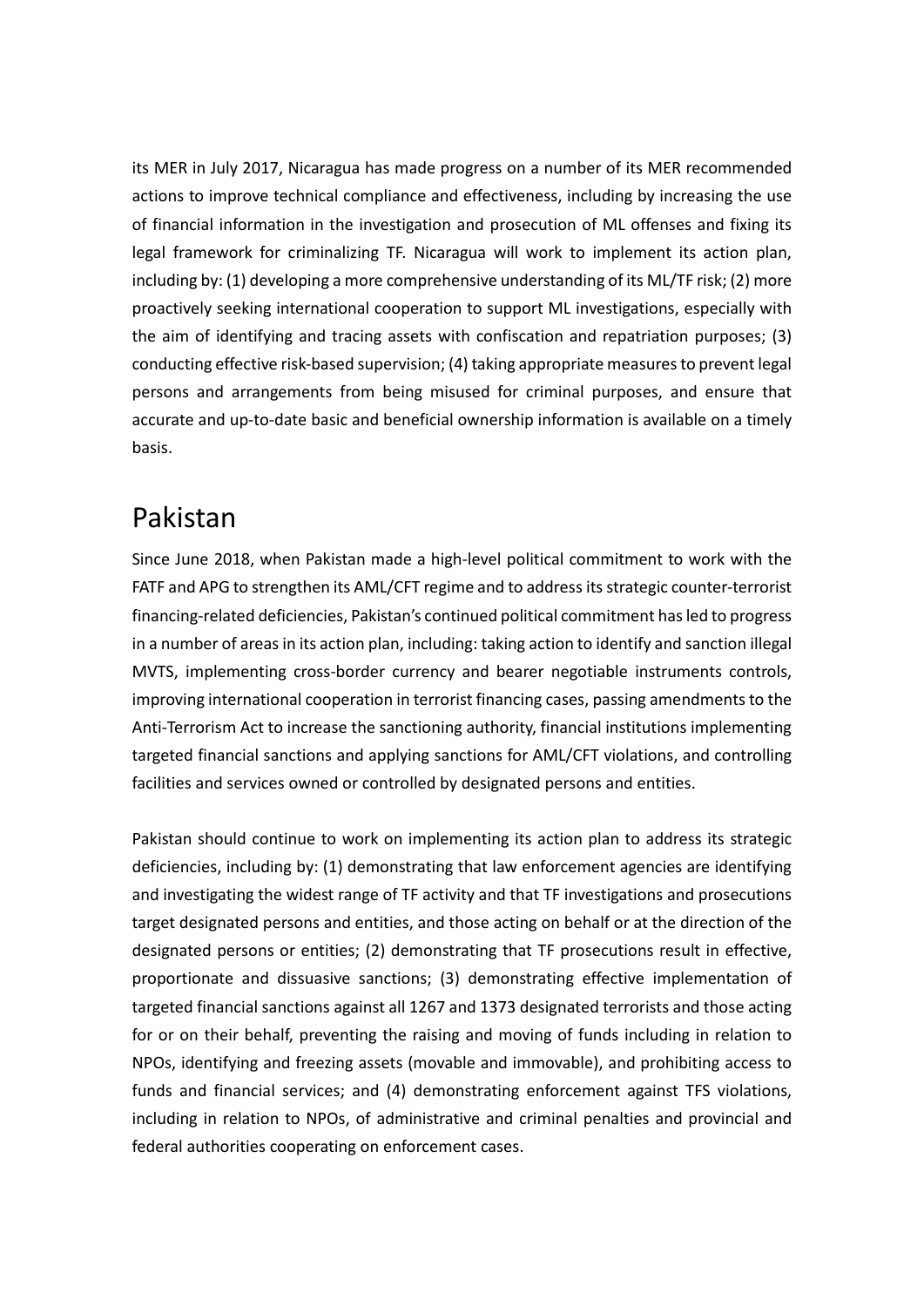The FATF takes note of the significant progress made on a number of action plan items. To date, Pakistan has made progress across all action plan items and has now largely addressed 21 of the 27 action items. As all action plan deadlines have expired, the FATF strongly urges Pakistan to swiftly complete its full action plan by February 2021.

## Panama

#### (Statement from February 2020)

Since June 2019, when Panama made a high-level political commitment to work with the FATF and GAFILAT to strengthen the effectiveness of its AML/CFT regime, Panama has taken some steps towards improving its AML/CFT regime, including by drafting sectoral risk assessments for the corporate and DNFBP sectors and free trade zones. Panama should continue to work on implementing its action plan to address its strategic deficiencies, including by: (1) strengthening its understanding of the national and sectoral ML/TF risk and informing findings to its national policies to mitigate the identified risks; (2) proactively taking action to identify unlicensed money remitters, applying a risk-based approach to supervision of the DNFBP sector and ensuring effective, proportionate, and dissuasive sanctions again AML/CFT violations; (3) ensuring adequate verification and update of beneficial ownership information by obliged entities, establishing an effective mechanisms to monitor the activities of offshore entities, assessing the existing risks of misuse of legal persons and arrangements to define and implement specific measures to prevent the misuse of nominee shareholders and directors, and ensuring timely access to adequate and accurate beneficial ownership information; and (4) ensuring effective use of FIU products for ML investigations, demonstrating its ability to investigate and prosecute ML involving foreign tax crimes and to provide constructive and timely international cooperation with such offence, and continuing to focus on ML investigations in relation to high-risk areas identified in the national risk assessment and MER.

# Syria

#### (Statement from February 2020)

Since February 2010, when Syria made a high-level political commitment to work with the FATF and MENAFATF to address its strategic AML/CFT deficiencies, Syria has made progress to improve its AML/CFT regime. In June 2014, the FATF determined that Syria had substantially addressed its action plan at a technical level, including by criminalising terrorist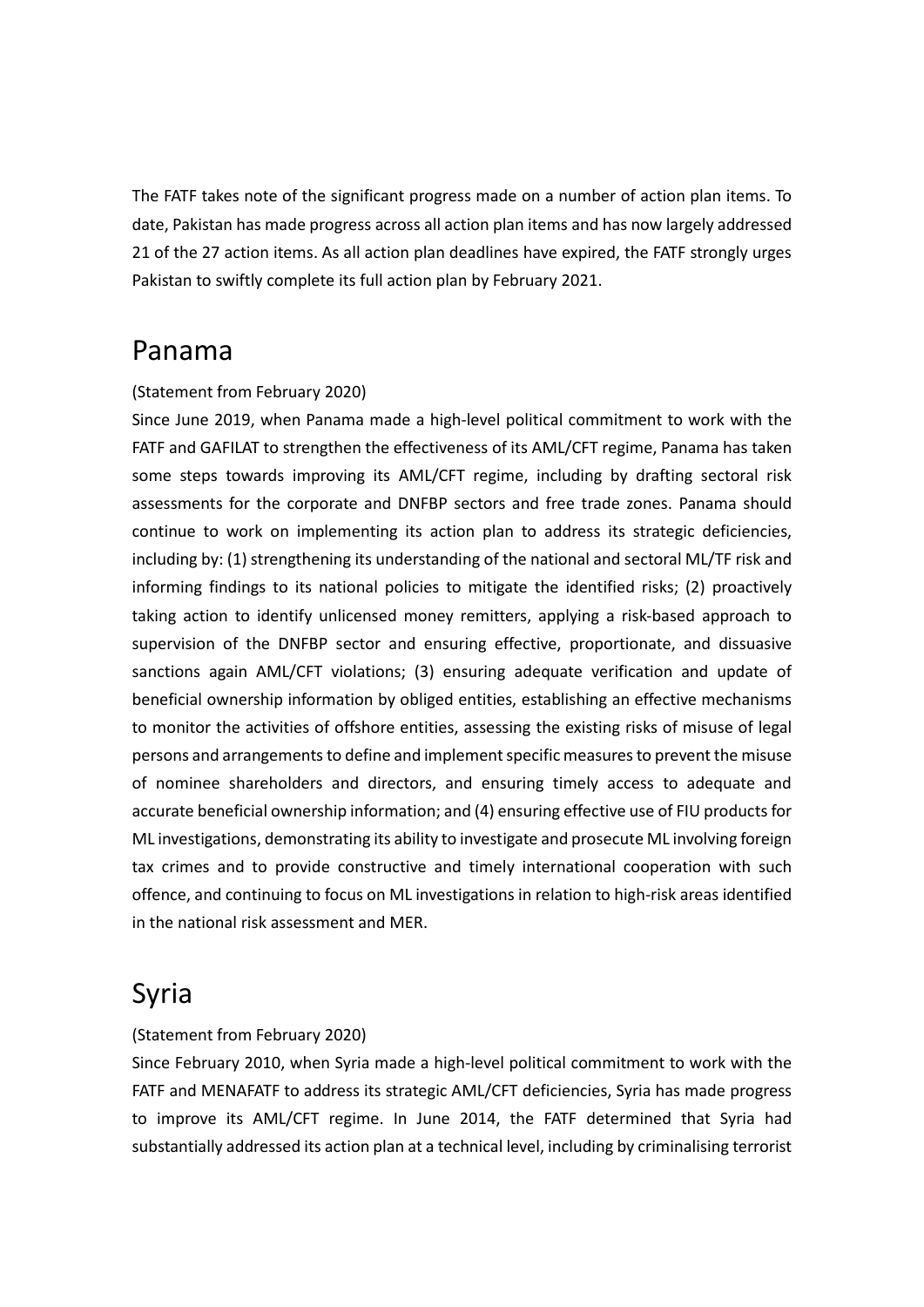financing and establishing procedures for freezing terrorist assets. While the FATF determined that Syria has completed its agreed action plan, due to the security situation, the FATF has been unable to conduct an on-site visit to confirm whether the process of implementing the required reforms and actions has begun and is being sustained. The FATF will continue to monitor the situation, and will conduct an on-site visit at the earliest possible date.

# Uganda

#### (Statement from February 2020)

In February 2020, Uganda made a high-level political commitment to work with the FATF and ESAAMLG to strengthen the effectiveness of its AML/CFT regime. Since the completion of its MER in 2016, Uganda has made progress on a number of its MER recommended actions to improve technical compliance and effectiveness, including conducting its first national ML/TF risk assessment and amending the relevant legal frameworks to addressed the technical deficiencies in its ML and TF offences. Uganda will work to implement its action plan, including by: (1) adopting a national AML/CFT strategy; (2) seeking international cooperation in line with the country's risk profile; (3) developing and implementing riskbased supervision to FIs and DNFBPs; (4) ensuring that competent authorities have timely access to accurate basic and beneficial ownership information for legal entities; (5) demonstrating LEAs and judicial authorities apply the ML offence consistent with the identified risks; (6) establishing and implementing policies and procedures for identifying, tracing, seizing and confiscating proceeds and instrumentalities of crime; (7) demonstrating that LEAs conduct TF investigations and pursue prosecutions commensurate with Uganda's TF risk profile; (8) addressing the technical deficiencies in the legal framework to implement PF-related TFS and implementing a risk based approach for supervision of its NPO sector to prevent abuse for TF purposes.

### Yemen

#### (Statement from February 2020)

Since February 2010, when Yemen made a high-level political commitment to work with the FATF and MENAFATF to address its strategic AML/CFT deficiencies, Yemen has made progress to improve its AML/CFT regime. In June 2014, the FATF determined that Yemen had substantially addressed its action plan at a technical level, including by: (1) adequately criminalising money laundering and terrorist financing; (2) establishing procedures to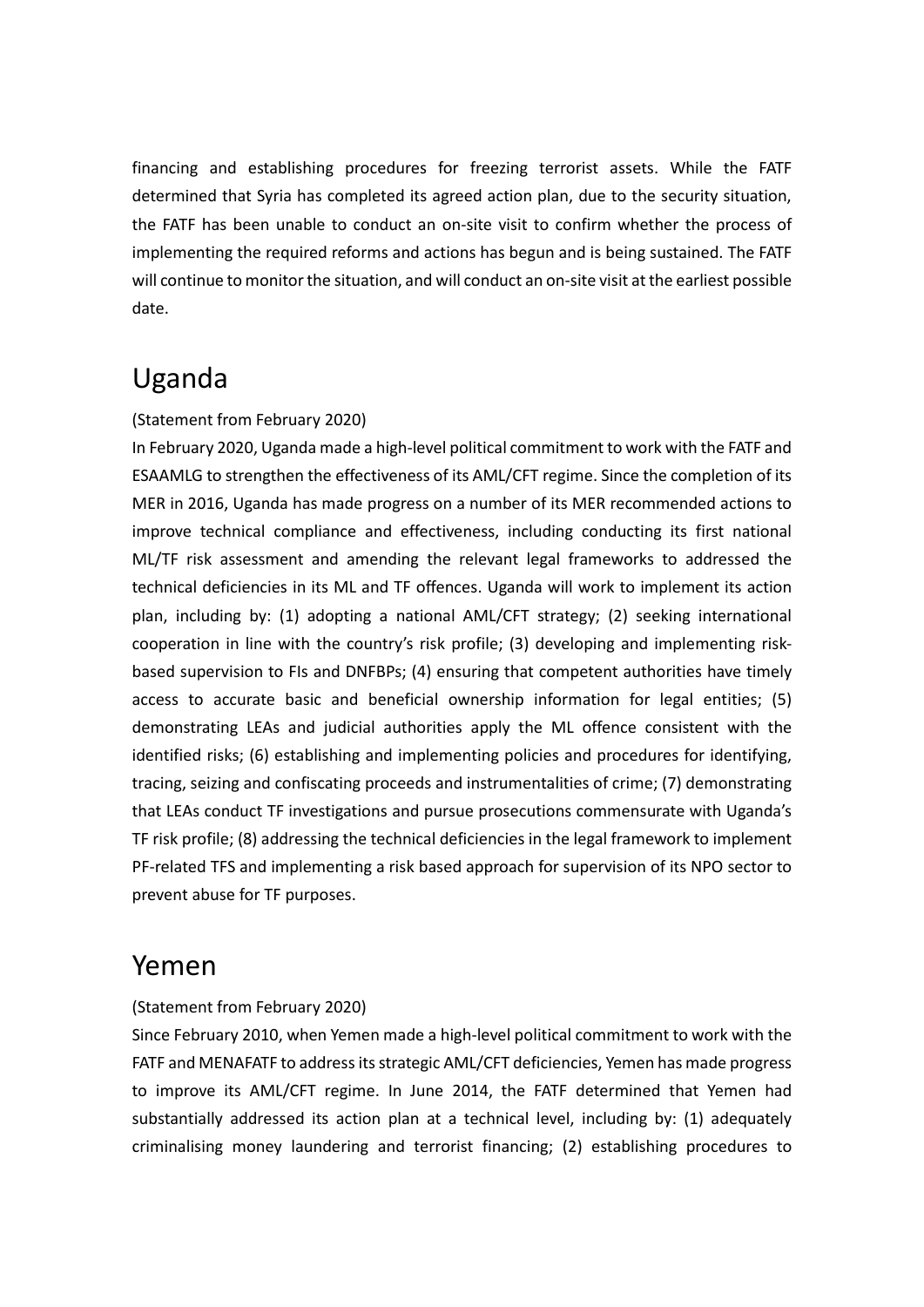identify and freeze terrorist assets; (3) improving its customer due diligence and suspicious transaction reporting requirements; (4) issuing guidance; (5) developing the monitoring and supervisory capacity of the financial sector supervisory authorities and the financial intelligence unit; and (6) establishing a fully operational and effectively functioning financial intelligence unit. While the FATF determined that Yemen has completed its agreed action plan, due to the security situation, the FATF has been unable to conduct an on-site visit to confirm whether the process of implementing the required reforms and actions has begun and is being sustained. The FATF will continue to monitor the situation, and conduct an onsite visit at the earliest possible date.

# Zimbabwe

Since October 2019, when Zimbabwe made a high-level political commitment to work with the FATF and ESAAMLG to strengthen the effectiveness of its AML/CFT regime and address any related technical deficiencies, Zimbabwe has taken initial steps towards improving its AML/CFT regime, including by establishing a legal framework to collect beneficial ownership information of legal person and arrangements, as well as completing a comprehensive assessment of its ML/TF risks. Zimbabwe should continue to work on implementing its action plan, including by: (1) implementing the national AML/CFT policy base on key ML/TF risks; (2) implementing risk-based supervision for FIs and DNFBPs including through capacity building among the supervisory authority; (3) ensuring development of adequate risk mitigation measures among FIs and DNFBPs, including by applying proportionate and dissuasive sanctions to breaches; (4) developing a comprehensive legal framework and mechanism to collect and maintain accurate and updated beneficial ownership information for legal persons and arrangements, and ensure timey assess by the competent authorities; and (5) addressing remaining gaps in PF-related targeted financial sanction framework and demonstrating implementation.

*Jurisdictions No Longer Subject to Increased Monitoring by the FATF*